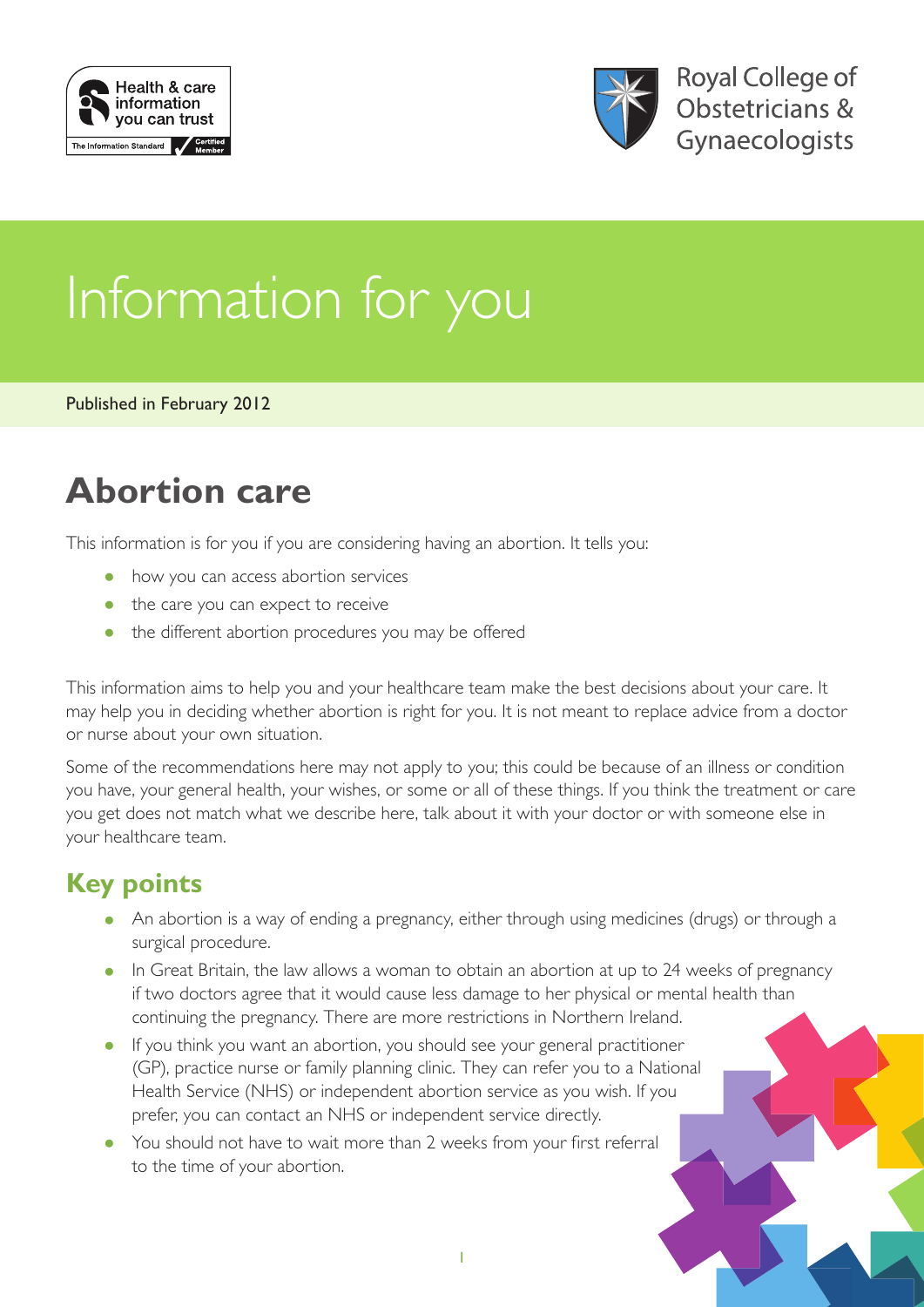- Abortion is a safe procedure for which major complications are uncommon at any stage of pregnancy. The earlier in your pregnancy you have an abortion, the safer it is.
- You should ideally be offered a choice of different methods, depending on how long you have been pregnant.
- You have a right to confidentiality if you are seeking an abortion.

### **How do I arrange an abortion?**

If you think you want an abortion, you should see your GP, practice nurse or family planning clinic as soon as possible. They can refer you to an NHS or independent abortion service, as you wish. If you prefer, you can contact an NHS or independent service directly.

Abortion is free on the NHS. If you choose to have private treatment, you will have to pay a fee. Private hospitals and specialist clinics that carry out abortions are licensed and inspected by the Healthcare Commission and approved by the Department of Health. Some NHS abortions are carried out through independent services.

#### **How long will I have to wait?**

Waiting times vary according to where you live but, once you have seen your doctor or practice nurse, you should not have to wait more than 2 weeks from your first referral to the time of your abortion.

Ideally, you should be able to have:

- an appointment for a first consultation within 5 working days of being referred
- an abortion within 5 working days of the decision to go ahead being agreed.

You should be seen as soon as possible if you need an abortion for urgent medical reasons.

#### **Can my doctor refuse to give me an abortion?**

A doctor or nurse has the right to refuse to take part in abortion on the grounds of conscience, but he or she must refer you to another doctor or nurse who will help. The General Medical Council's Duties of a Doctor says that doctors must make sure that their 'personal beliefs do not prejudice patient care'. The Nursing and Midwifery Council's Code of Conduct provides similar guidance to nurses.

## **Will anyone else be told about my abortion?**

You have a right to confidentiality. The hospital or clinic where you have an abortion is not required to inform your GP, but many abortion services do this so that your GP can provide appropriate care afterwards. They should only do this with your consent. If you do not want your GP to know, you should tell the staff providing your abortion care.

You do not need your partner's agreement to have an abortion, although many women want to discuss the pregnancy with their partner and come to a joint decision. Partners who have taken legal action to try to prevent an abortion have so far always been unsuccessful.

The Government collects figures on abortions carried out in the UK. This information is sent to the Department of Health after the abortion is carried out. Any information published is anonymous.

## **What if I am under 16 years of age?**

Any young person, regardless of age, can give valid consent to medical treatment providing they are considered to be legally competent; that is, able to understand a health professional's advice and the risks and benefits of what is being offered.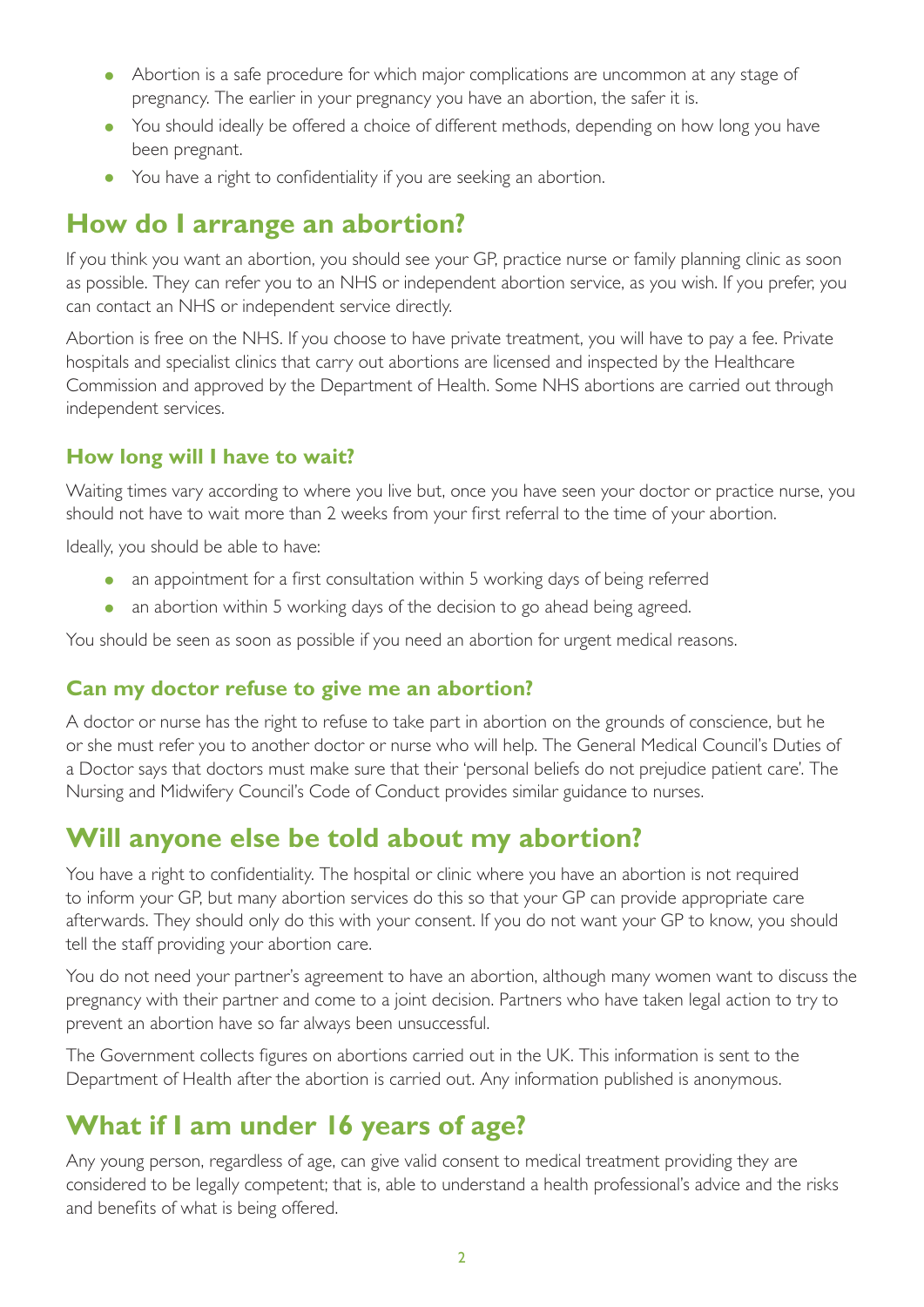All women under 16 years of age are encouraged to involve their parents or another supportive adult. If you choose not to do this, doctors can offer you an abortion if they are confident that you can give valid consent and that it is in your best interests.

You have a right to confidentiality like everyone else. However, if staff in NHS hospitals suspect you are at risk of sexual abuse or harm, they are obliged, with your knowledge, to involve social services.

## **What can I expect before I have an abortion?**

Your healthcare team should make sure you have accurate information about the abortion procedure. As well as oral advice, you should be offered printed information that includes what happens locally. You should be given information on the different methods of abortion that can be used at your stage of pregnancy and the possible risks associated with them.

You should be offered extra support, including counselling if you want it, to help you make your decision. You should be offered information and support if you decide not to have an abortion.

Your healthcare team should ensure that you can get help if you have additional needs (if, for instance, you do not speak English or if you need to be cared for by a woman doctor).

You have the right to delay or cancel appointments. You can also change your mind about having the abortion at any stage.

You should be offered:

- a blood test to check your blood group
- tests for genital infections (including Chlamydia trachomatis or other sexually transmitted infections).

In some circumstances, you may be offered:

- a blood test to make sure you are not anaemic
- a cervical smear test.
- an ultrasound scan before an ultrasound is undertaken, you should be asked whether you wish to see the image or not.

You will have an opportunity to discuss with your healthcare team your plan for contraception after the abortion.

## **What does an abortion involve?**

An abortion is a way of ending an unwanted pregnancy using either medicines (drugs), called a medical abortion, or using a surgical procedure, called a surgical abortion. Both types of abortion may be used at any stage of pregnancy. If you are less than 7 weeks pregnant, a medical abortion is more likely to work than a surgical abortion.

Your abortion service should be able to offer at least one method for each stage of pregnancy. You should ideally have a choice of methods, although this may not always be possible. You will usually be able to go home the same day.

You will probably have some pain or discomfort, whatever kind of abortion you have. You should be offered a choice of appropriate pain relief if you need it.

Whichever type of abortion you have, you will be offered antibiotics to prevent infection.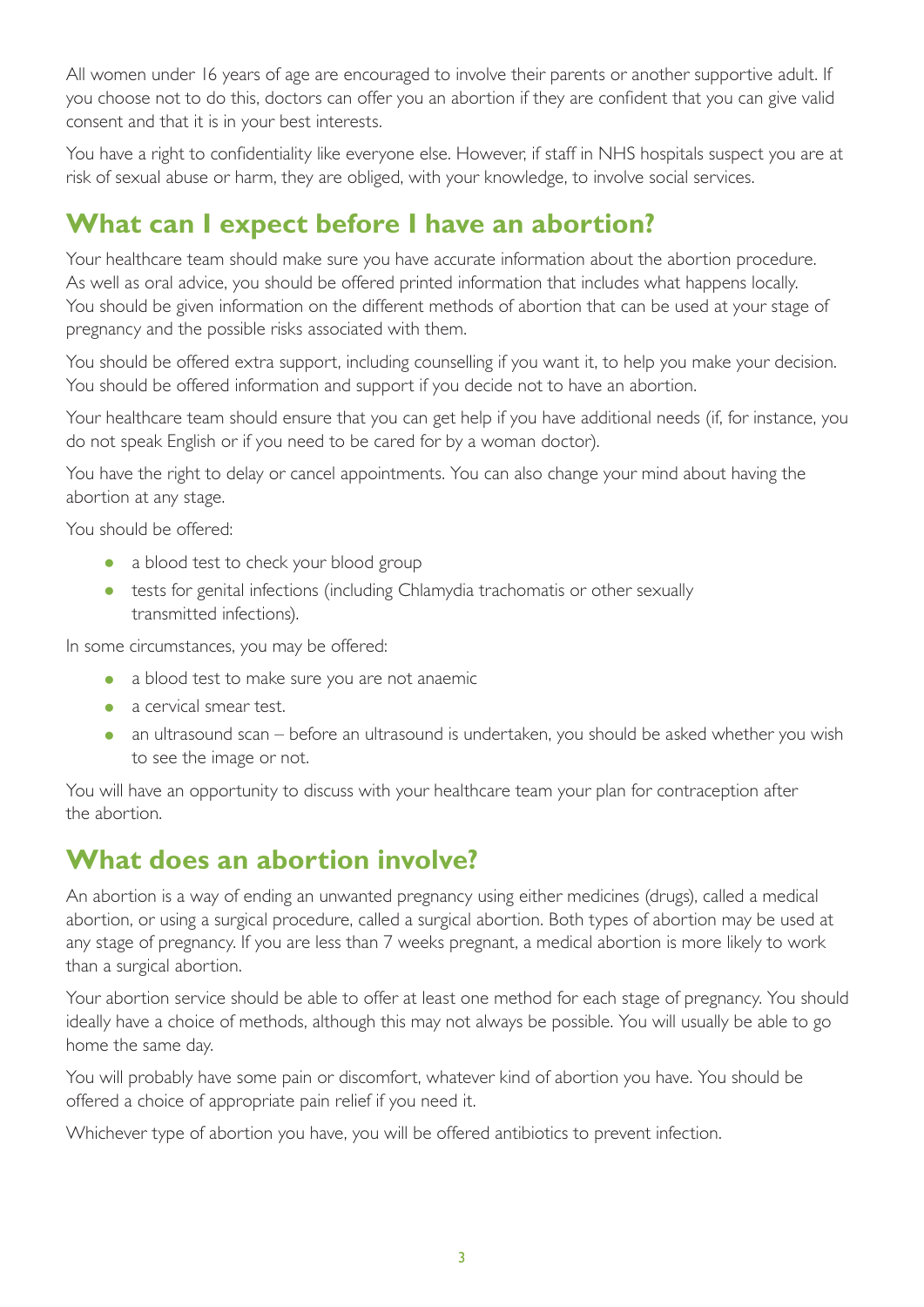## **Medical abortion - updated January 2019**

#### **Early medical abortion up to 9 weeks and 6 days of pregnancy**

You will need to attend the clinic or hospital to receive two different medicines. The first medicine you will be given is mifepristone which will block the hormones to the pregnancy. You will take the mifepristone orally whilst in clinic or hospital. The second medication misoprostol will be given to you to take home and administer yourself, if you wish to do so (48 hours after taking the first medication). You will be given detailed instructions about when and how to use the medication by your healthcare professional. Misoprostol is a hormone that makes your uterus (womb) expel the pregnancy, usually within 4 to 6 hours. You will be offered pain relief during the abortion. You may continue to bleed for a few days.

You should be given detailed follow up instructions about what to do if you suspect the abortion has not ended the pregnancy.



Figure 1. Methods of abortion and when they can be used

The RCOG guideline recommends a number of drug combinations for medical abortion. These will be discussed with you by your healthcare team.

#### **Medical abortion after 9 weeks and 6 days of pregnancy Medical abortion after 9 weeks of pregnancy**  $Y$  to take the same drugs as  $Y$  would find  $Y$  and  $Y$  and  $Y$  or  $Y$  the stage,  $Y$

You take the same drugs as you would for an early medical abortion. At this stage, however, abortion takes longer and you may need to have more than one dose of misoprostol and additional pain relief. If you have a medical abortion between 13 and 24 weeks of pregnancy, you should be cared for by a midwife or nurse who has appropriate experience and you will usually need to be in hospital. has appropriate experience and you will usually need to be in hospital.

## **Surgical abortion**

#### **Suction termination: usually from 7 to 15 weeks of pregnancy Surgical abortion**

Most services offer suction termination up to the 12th week of pregnancy, while some offer it up to the 15th week. It can sometimes be used if you are less than 7 weeks pregnant.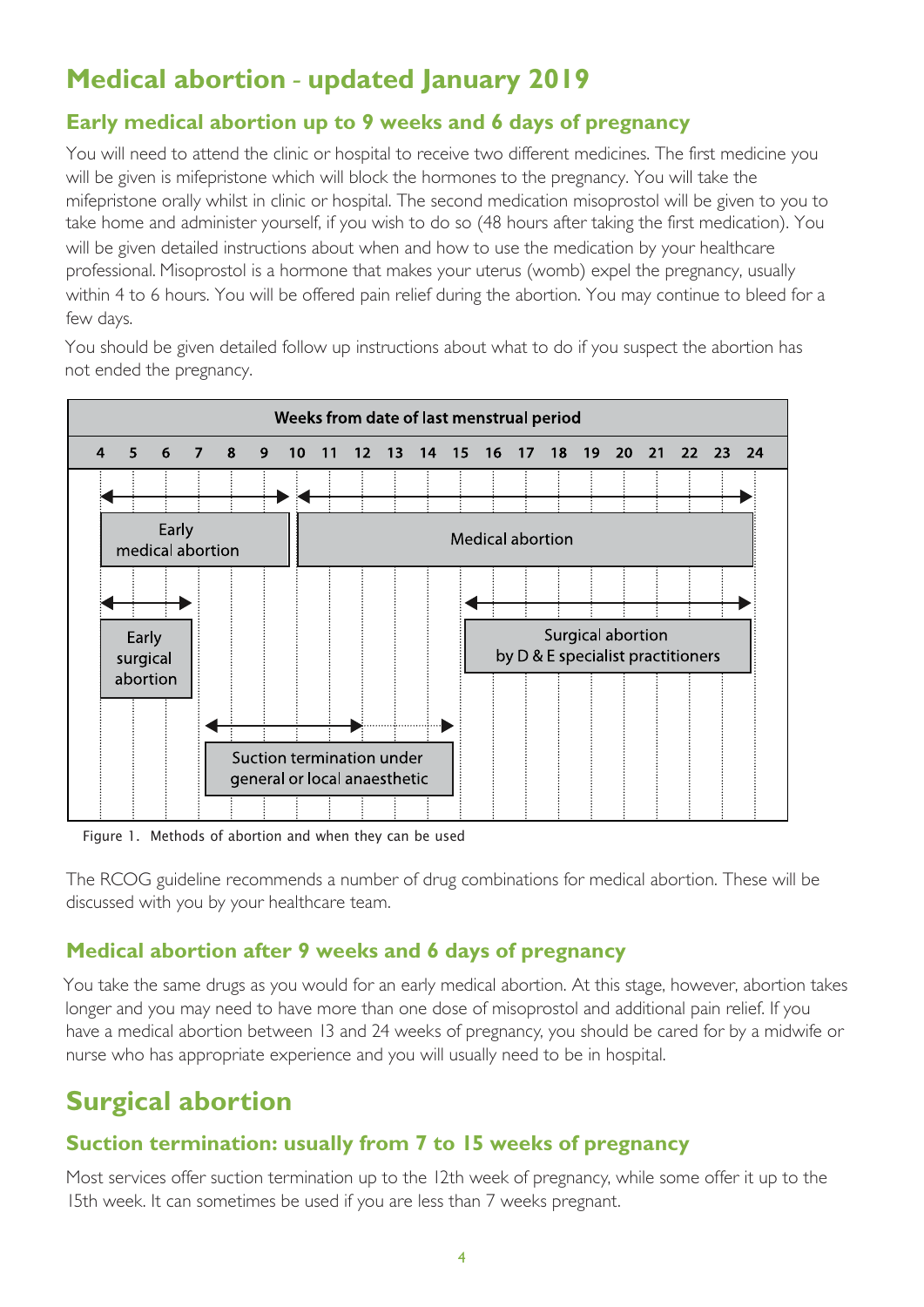If you have a surgical abortion, you may be offered:

- a local anaesthetic (around the area of your cervix), or
- a general anaesthetic, or
- conscious sedation: this uses a drug that makes you sleepy but means that you stay conscious during the procedure.

The cervix (entrance to the uterus) is gently stretched and opened until it is wide enough for the contents of the uterus to be removed with a suction tube. The extent to which the cervix needs to be opened depends on the size of the pregnancy. To make this safer, there are a number of effective ways to soften the cervix beforehand, for example by inserting tablets containing misoprostol into your vagina.

#### **Surgical dilatation and evacuation (D&E): from about 15 weeks of pregnancy**

Your cervix is gently stretched and opened (this is known as dilatation) so that the pregnancy can be removed in fragments with a suction tube and forceps. An ultrasound scan should be done at the same time to reduce the risk of complications and make sure that all the pregnancy is removed. You will usually need a general anaesthetic.

## **What is the risk of the abortion failing?**

All methods of early abortion carry a small risk of failure to end the pregnancy and therefore a need to have another procedure. This is uncommon, occurring in fewer than 1 in 100 women.

## **What are the risks of abortion?**

Abortion, at any time in pregnancy, is a safe procedure for which serious complications are uncommon. The earlier in the pregnancy you have an abortion, the safer it is. Your doctor or nurse should tell you about risks and complications that relate to the specific abortion procedure being offered to you. If you have concerns about the risks, let your healthcare team know so that they can tell you more.

#### **Are there risks at the time of the abortion?**

Problems at the time of abortion include:

- Excessive vaginal bleeding, such that you may need a blood transfusion, happens in around 1 in every 1000 abortions. It occurs in 4 in 1000 abortions performed after 20 weeks of pregnancy.
- Damage to the cervix happens in no more than I in every 100 surgical abortions.
- Damage to the uterus happens in between 1 and 4 in every 1000 surgical abortions.
- Damage to the uterus happens in fewer than 1 in every 1000 medical abortions done between 12 and 24 weeks of pregnancy.

Should complications occur, treatment – including surgery – may be required.

#### **Are there risks after the abortion?**

You are more likely to get problems in the 2 weeks after the abortion than at the time of the procedure itself:

• Up to 1 in 10 women will get an infection after an abortion. Taking antibiotics at the time of the abortion helps to reduce this risk. If you are not treated, it can lead to a more severe infection known as pelvic inflammatory disease or PID; see RCOG Patient Information: *Acute pelvic inflammatory disease (PID): tests and treatment* ([http://www.rcog.org.uk/womens-health/clinical](http://www.rcog.org.uk/womens-health/clinical-guidance/acute-pelvic-inflammatory-disease-pid)[guidance/acute-pelvic-inflammatory-disease-pid](http://www.rcog.org.uk/womens-health/clinical-guidance/acute-pelvic-inflammatory-disease-pid)).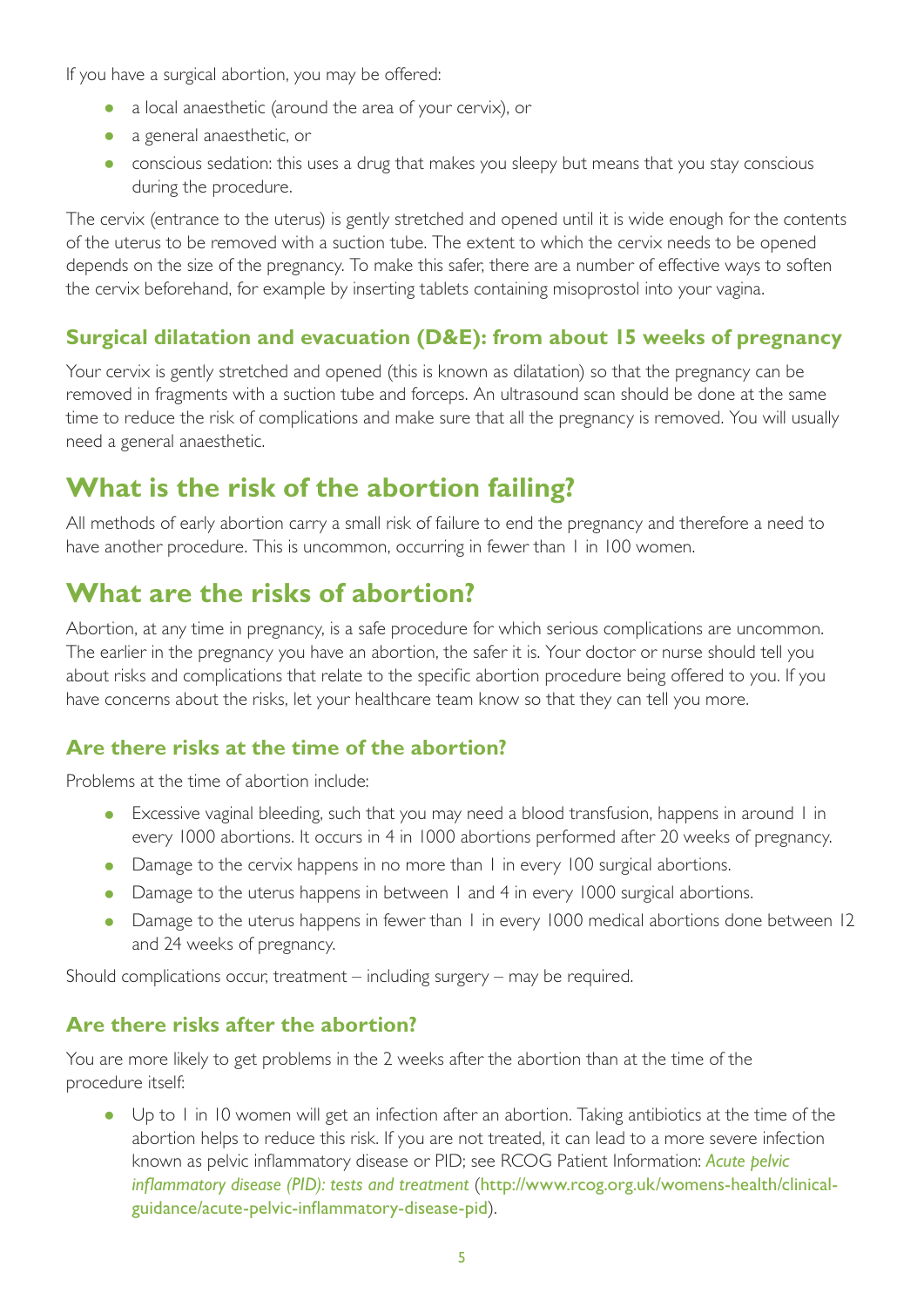• The uterus may not be completely emptied of its contents and further treatment may be needed. This happens in fewer than 6 in 100 women having a medical abortion and in 1 to 2 in 100 women having a surgical abortion. An operation may be needed to remove the pregnancy tissue within the uterus.

## **What happens after the abortion?**

After the abortion you should be offered:

- written information that tells you what you are likely to experience, including:
	- o symptoms that you should see a doctor for urgently
	- o symptoms of a continuing pregnancy
- a 24-hour telephone helpline number that you can ring if you develop pain, bleeding or a high temperature
- the chance to discuss contraception and obtain supplies if you need them
- information on where to get help if you want to discuss contraception again later
- a follow-up appointment, if you wish, within 2 weeks of your abortion (this is particularly important if you have an early medical abortion)
- further counselling if you experience continuing distress (this happens to a few women and is usually related to personal circumstances).

#### **When should I start using contraception again?**

You should start using contraception straight away. It is safe to have an intrauterine device (IUD) or intrauterine system (IUS) fitted immediately.

#### **What if my blood group is RhD-negative?**

If you are RhD-negative, you should usually be offered an anti-D injection after your abortion. You can find more information about this in *Routine antenatal anti-D prophylaxis for women who are rhesus D negative: information for patients*, by the National Institute for Clinical Excellence (NICE), at [http://guidance.nice.org.](http://guidance.nice.org.uk/TA156/PublicInfo/pdf/English) [uk/TA156/PublicInfo/pdf/English](http://guidance.nice.org.uk/TA156/PublicInfo/pdf/English).

## **What are the long-term effects of abortion?**

#### **How may I be affected emotionally?**

For most women the decision to have an abortion is not easy. How you react will depend on the circumstances of your abortion, the reasons for having it and how comfortable you feel about your decision. You may feel relieved or sad, or a mixture of both. Most women will experience a range of emotions around the time of the decision and the abortion procedure.

The majority of women who have abortions do not have long-term emotional problems; long-term feelings of sadness, guilt and regret appear to linger in only a minority of women. Talk to your doctor if you do have any concerns.

An abortion will not cause you to suffer emotional or mental health problems in itself, but if you have had mental health problems in the past you may experience further problems after an unplanned pregnancy. These problems are likely to be a continuation of problems experienced before and to happen whether you choose to have an abortion or to continue with the pregnancy.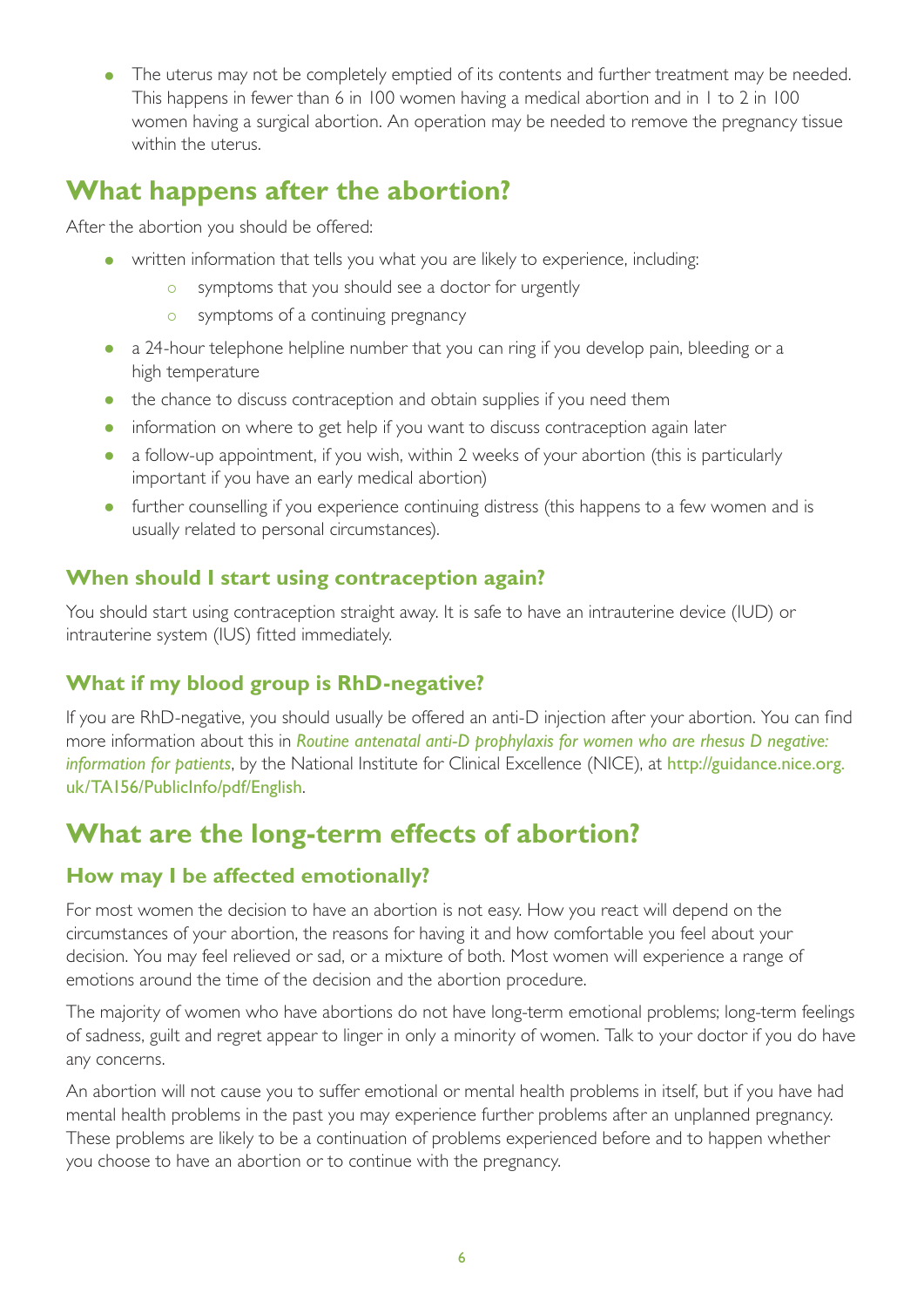#### **Will abortion affect my chances of having a baby in the future?**

If there were no problems with your abortion, it will not affect your future chances of becoming pregnant.

#### **Will abortion cause complications in future pregnancies?**

Abortion does not increase your risk of a miscarriage, ectopic pregnancy or a low placenta if you do have another pregnancy. However, you may have a slightly higher risk of a premature birth.

#### **Does abortion cause breast cancer?**

An abortion does not increase your risk of developing breast cancer.

## **Further information**

#### **What is the law on abortion?**

Under the Abortion Act 1967, abortion is legal in Great Britain (England, Scotland and Wales) up to the 24th week of a pregnancy (a week of pregnancy is measured from the first day of your last normal menstrual period). An abortion can be done after 24 weeks only in exceptional circumstances. Most abortions (75 out of 100) are carried out before 10 weeks of pregnancy, 90 out of 100 abortions are carried out before 13 weeks of pregnancy and 98 out of 100 abortions are carried out before 20 weeks of pregnancy.

In England, Scotland and Wales, you can have an abortion if two doctors agree that it would cause less damage to your physical or mental health than continuing with the pregnancy. You may also consider an abortion if there is substantial risk that the baby would be seriously handicapped if born. The doctors will take your life circumstances into consideration. Most doctors understand the distress of having to continue with an unwanted pregnancy and so will refer a woman for an abortion. Abortion is more restricted in Northern Ireland and available only in certain circumstances.

#### **Other organisations**

These organisations offer support and information:

#### **FPA (Family Planning Association)**

50 Featherstone Street LONDON EC1Y 8QU Tel: 020 7608 5240 [www.fpa.org.uk](http://www.fpa.org.uk/)

Non-profit-making organisations which provide confidential abortion services:

**bpas (British Pregnancy Advisory Service)** Tel: 08457 304030 [www.bpas.org](http://www.bpas.org/)

#### **Marie Stopes International**

Tel: 0845 300 8090 for abortion information and appointments [www.mariestopes.org.uk](http://www.mariestopes.org.uk/)